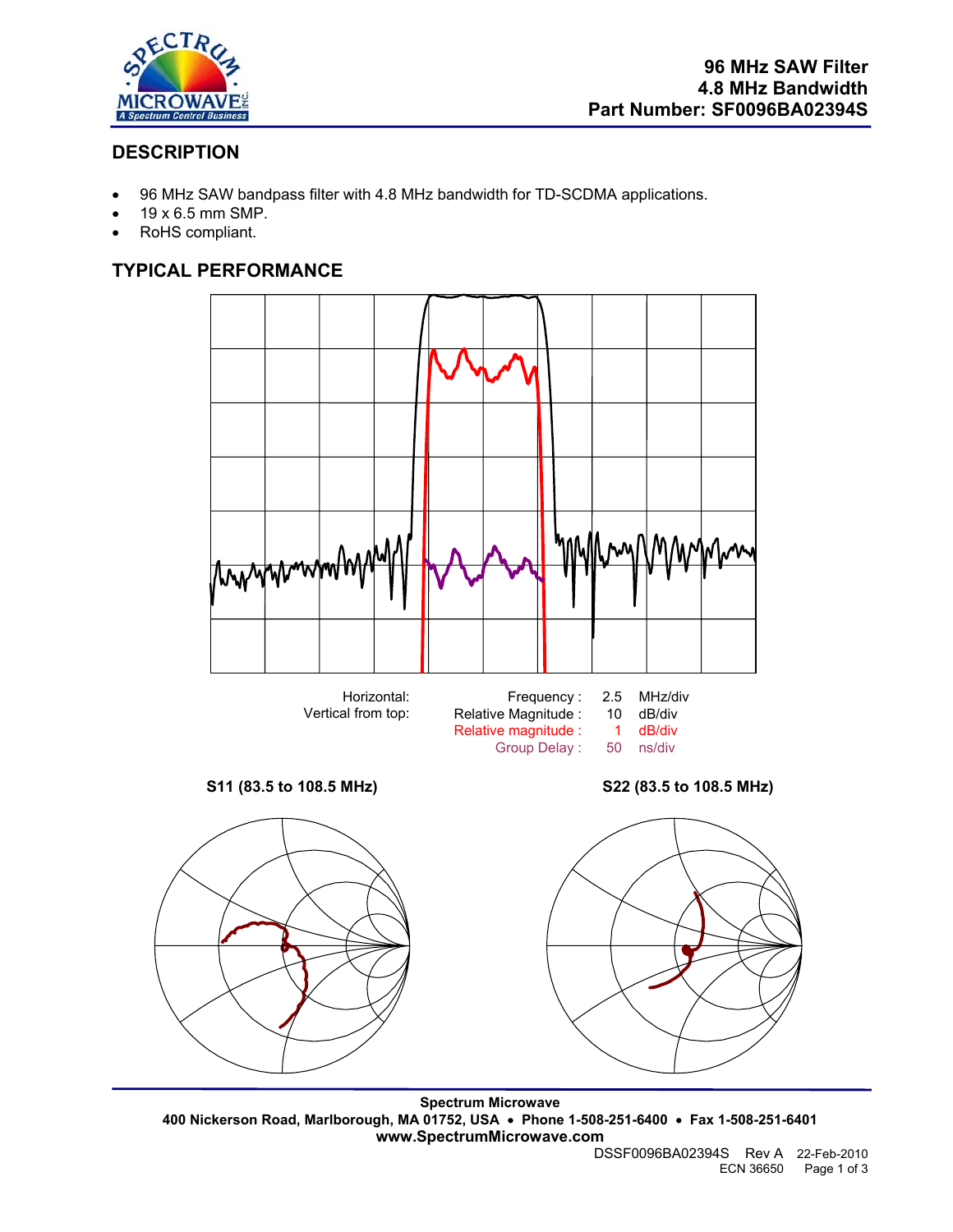

## **SPECIFICATION**

| Parameter                                           | Min                | Tvp   | Max   | <b>Units</b> |
|-----------------------------------------------------|--------------------|-------|-------|--------------|
| Center Frequency (Fc) <sup>1</sup>                  | 95.90              | 96.00 | 96.10 | <b>MHz</b>   |
| Minimum Insertion Loss <sup>2</sup>                 |                    | 23.5  | 25    | dB           |
| 1 dB Bandwidth                                      | 4.80               | 5.00  |       | <b>MHz</b>   |
| 35 dB bandwidth                                     |                    | 6.60  | 6.80  | <b>MHz</b>   |
| Passband Variation (Fc +/- 2.4 MHz)                 |                    | 0.6   | 0.8   | dB p-p       |
| Group Delay Variation (Fc +/- 2.4 MHz) <sup>3</sup> |                    | 60    | 80    | ns p-p       |
| Change in Absolute Delay from unit to unit          | -10                |       | 10    | ns           |
| Absolute Delay Variation from -5°C to 75°C          |                    | 6     | 10    | ns           |
| Input Return Loss (Fc +/- 1.92 MHz)                 | 10                 | 14    |       | dB           |
| Output return Loss (Fc +/- 1.92 MHz)                | 10                 | 14    |       | dB           |
| <b>Absolute Delay</b>                               |                    | 2.00  | 3.00  | us           |
| Rejection (40 to 87 MHz)                            | 43                 | 46    |       | dB           |
| (111 to 150 MHz)                                    | 43                 | 46    |       | dB           |
| <b>Ambient Temperature</b>                          | 20                 | 25    | 30    | $^{\circ}$ C |
| Source and Load Impedance                           | 50                 |       |       | Ω            |
| Substrate Material                                  | LiTaO <sub>3</sub> |       |       |              |

Notes: 1. Average of lower and upper 3 dB frequencies (3 dB measured from peak).

2. All dB values are referenced to the insertion loss.

3. A smoothing aperture of 0.125 MHz may be applied to this measurement.

## **MAXIMUM RATINGS**

| ⁄Parameter <b>/</b>                |     | <b>Max</b> |     |
|------------------------------------|-----|------------|-----|
| Storage Temperature Range          | -40 | 85         |     |
| Operating Temperature Range        | -5  |            |     |
| <b>Operating Input Power Level</b> | -   | +10        | dBm |

### **MATCHING CIRCUIT**



Notes:

1. Recommend use of +/- 2% tolerance components. Minimum Q=40.

2. Component values are for reference only and may change depending on board layout.

#### **Spectrum Microwave**

**400 Nickerson Road, Marlborough, MA 01752, USA** • **Phone 1-508-251-6400** • **Fax 1-508-251-6401 www.SpectrumMicrowave.com**